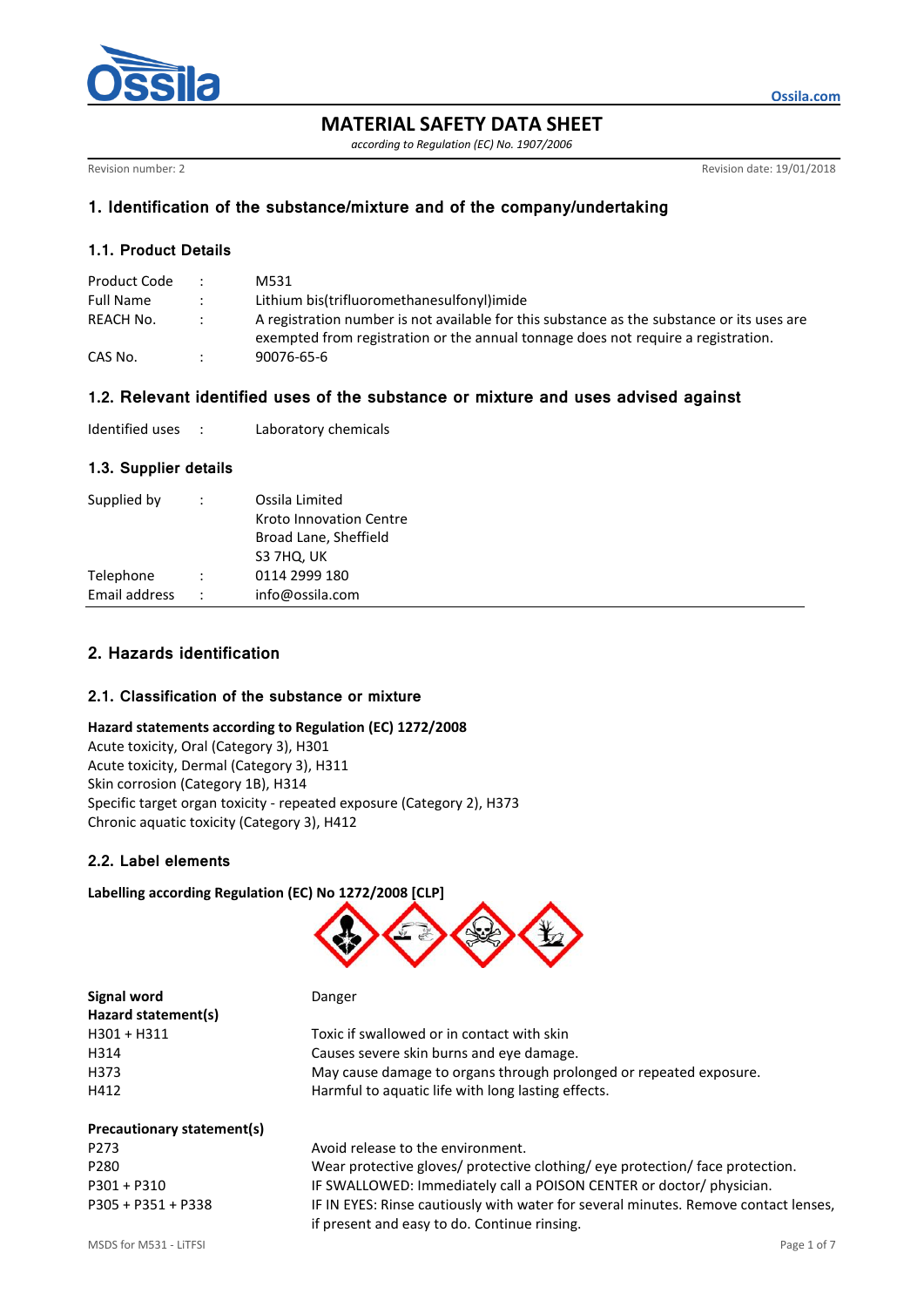P310 Immediately call a POISON CENTER or doctor/ physician.

**Supplemental information** None.

# **2.3. Other hazards**

None.

# **3. Composition/Information on ingredients**

# **3.1. Substances**

| Synonyms         |                | Lithium bis(trifluoromethanesulfonyl)imide     |
|------------------|----------------|------------------------------------------------|
|                  |                | Bis(trifluoromethane) sulfonimide lithium salt |
|                  |                | Lithium Triflimide                             |
| Formula          | $\mathbb{R}^n$ | $C_2F_6LiNO4S2$                                |
| Molecular weight |                | $287.09$ g/mol                                 |

# **Hazardous ingredients according to Regulation (EC) No 1272/2008**

| Component                          | CAS #      |              | Weight %   CLP Classification               |
|------------------------------------|------------|--------------|---------------------------------------------|
| Lithium                            | 90076-65-6 | $\leq 100\%$ | Acute Tox. 3 (H301 + H311); Skin Corr. 1B   |
| bis(trifluoromethanesulfonyl)imide |            |              | (H314); STOT RE 2 (H373); Aquatic Chronic 3 |
|                                    |            |              | (H412)                                      |

# **4. First aid measures**

# **4.1. Description of first aid measures**

## **After Inhalation**

If inhaled, remove to fresh air. If not breathing give artificial respiration. Call a physician.

## **After skin contact**

In case of skin contact, wash with soap and flush with copious amounts of water for at least 15 minutes. Remove contaminated clothing and shoes. Call a physician.

## **After eye contact**

In case of contact with eyes, flush with copious amounts of water for at least 15 minutes. Assure adequate flushing by separating the eyelids with fingers. Call a physician.

## **After Ingestion**

If swallowed, wash out mouth with water. Call a physician.

## **4.2. Most important symptoms and effects, both acute and delayed**

The most important known symptoms and effects are described in section 11.

# **4.3. Indication of any immediate medical attention and special treatment needed**

No data available.

# **5. Fire fighting**

## **5.1. Extinguishing media**

**Suitable extinguishing media**: Dry chemical, alcohol-resistant foam, carbon dioxide or water spray. Consult with local fire authorities before attempting large scale fire-fighting operations.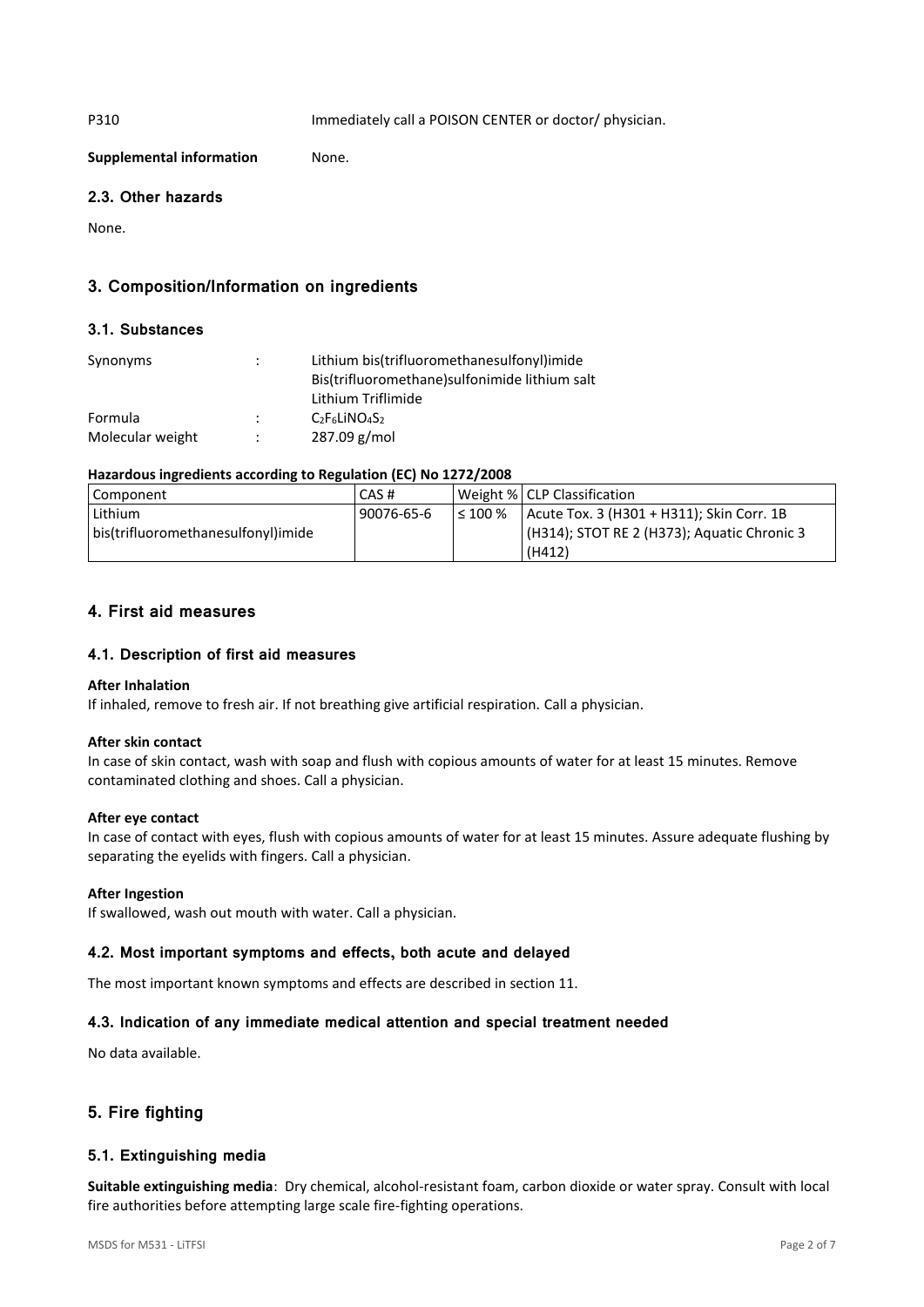# **5.2. Special hazards arising from the substance of mixture**

**Hazardous combustion products:** Carbon oxides, nitrogen oxides, sulfur oxides, hydrogen fluoride, lithium oxides.

# **5.3. Advice for firefighters**

Wear a self-contained breathing apparatus if necessary. During a fire, irritating and highly toxic gases and vapours may be generated by thermal decomposition.

# **6. Accidental release measures**

#### **6.1. Personal precautions, protective equipment and emergency procedures**

Wear personal protective equipment (section 8). Avoid dust formation. Ensure room is well ventilated.

## **6.2. Environmental precautions**

Do not let product enter drains.

## **6.3. Containment and cleaning**

Contain and clean up spill if safe to do so using an electrically protected vacuum cleaner or by wet-brushing. Dispose of dry waste in closed container for proper disposal according to local regulations.

# **7. Handling and storage**

## **7.1. Precautions for safe handling**

Avoid formation of dust and aerosols. Provide exhaust ventilation in places where dust is formed.

## **7.2. Conditions for safe storage, including any incompatibilities**

Store in a cool, dry and well-ventilated place inside of a tightly sealed container. Reseal containers that have been opened and keep upright to prevent leakage.

**Quality-related information:** Product is moisture sensitive. Store under inert gas. Store locked up.

## **7.3. Specific end uses**

Use in laboratories.

# **8. Exposure controls / Personal protection**

## **8.1. Control parameters**

## **Components with workplace control parameters**

Contains no substances with occupational exposure limit values.

## **Biological occupational exposure limits**

This product does not contain any hazardous materials with biological limits.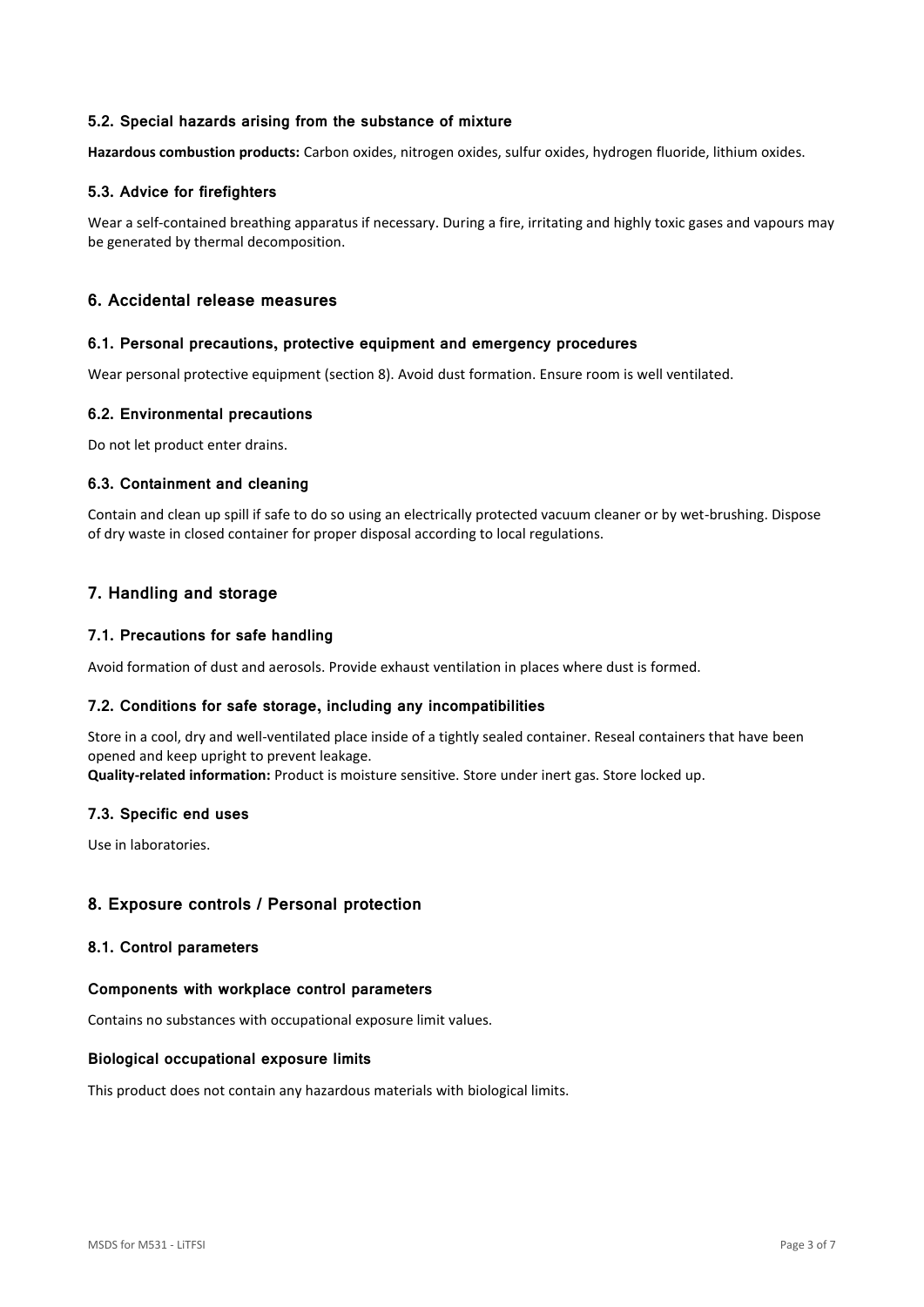# **8.2. Exposure controls**

## **Engineering measures**

Handle in accordance with good industrial engineering/laboratory practices for hygiene and safety. Ensure eyewash stations and safety showers are close to the laboratory workstation. Ensure good general ventilation is present when handling the product.

## **Personal protective equipment**

**Eyes:** Wear safety glasses with side-shields conforming to appropriate government standards such as NOISH (US) or EN166 (EU).

**Skin**: Handle with appropriate gloves and use proper glove removal technique to avoid skin contact. Dispose of gloves in accordance with applicable laws. Wash and dry hands.

The selected protective gloves have to satisfy the specifications of EU Directive 89/686/EEC and the standard EN 374 derived from it.

**Clothing:** Wear complete suit protecting against chemicals; the type of equipment should be appropriate for the concentration and amount of dangerous substance used.

**Respirators:** Where protection from nuisance dusts is needed, use type N95 (US) or type P1 (EN 143) dust masks. Use multi-purpose combination (US) or type ABEK (EN 14387) respirator cartridges as a backup to engineering controls. Respirators should be approved under appropriate government standards such as NIOSH (US) or CEN (EU).

#### **General hygiene measures**

Wash thoroughly after handling. Wash contaminated clothing before reuse.

# **9. Physical and chemical properties**

#### **9.1. Information on basic physical and chemical properties**

| Appearance                             | White crystalline powder         |
|----------------------------------------|----------------------------------|
| Odour                                  | No data available                |
| Odour threshold                        | No data available                |
| рH                                     | No data available                |
| Melting/freezing point                 | $234 - 238$ °C – lit.            |
| Boiling point/range                    | No data available                |
| Flash point                            | No data available                |
| Evaporation rate                       | No data available                |
| Flammability                           | No data available                |
| <b>Explosive limits</b>                | No data available                |
| Vapour pressure                        | No data available                |
| Vapour density                         | No data available                |
| Relative density                       | No data available                |
| Solubility(ies)                        | Approx. 10 g/l at 20 °C in water |
| Partition coefficient: n-octanol/water | No data available                |
| Autoignition temperature               | No data available                |
| Decomposition temperature              | No data available                |
| Viscosity                              | No data available                |
| Explosive properties                   | No data available                |
| Oxidising properties                   | No data available                |
|                                        |                                  |

# **9.2. Other safety information**

No data available.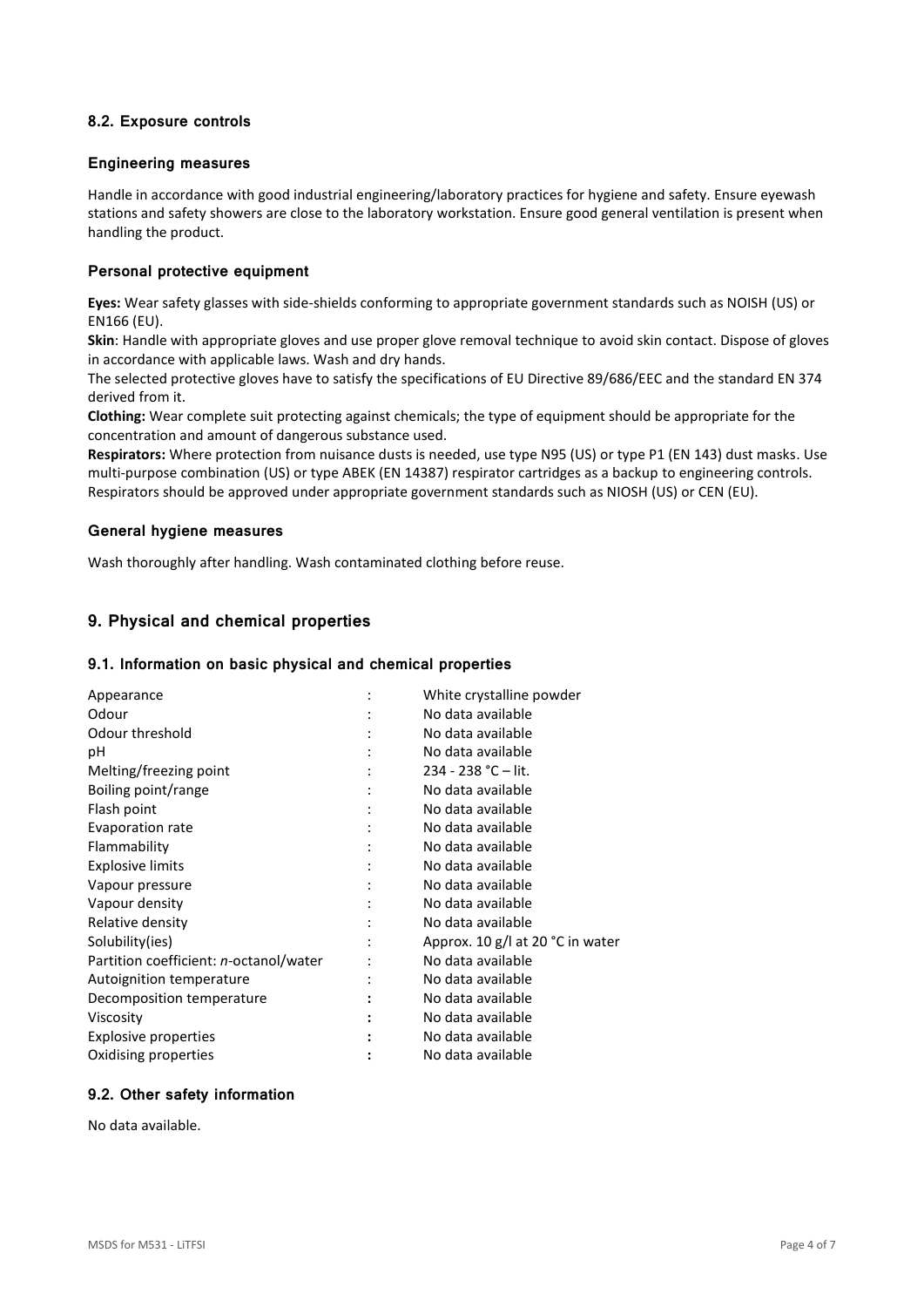# **10. Stability and reactivity**

## **10.1 Reactivity**

No data available.

# **10.2. Chemical stability**

Stable under normal temperatures and pressures under recommended storage conditions.

# **10.3. Possibility of hazardous reactions**

No data available.

# **10.4. Conditions to avoid**

No data available.

## **10.5. Incompatible materials**

Strong oxidising agents.

## **10.6. Hazardous decomposition products**

No known hazardous decomposition products.

# **11. Toxicological information**

## **11.1. Information on toxicological effects**

**Acute toxicity** No data available. **Skin corrosion/irritation** No data available. **Serious eye damage/eye irritation** No data available. **Respiratory or skin sensitization** No data available. **Germ cell mutagenicity** No data available. **Carcinogenicity** No data available. **Reproductive toxicity** No data available. **Specific target organ toxicity - single exposure** No data available. **Specific target organ toxicity - repeated exposure** No data available. **Aspiration hazard** No data available. **Routes of exposure** Eye contact, ingestion, inhalation, skin contact. **Signs and Symptoms of Exposure** Skin: inflammation (redness, swelling, itching and pain). Eyes: inflammation, tearing, impaired vision and pain. Inhalation: cough, nose and throat pain.

To the best of our knowledge, the chemical, physical, and toxicological properties have not been thoroughly investigated.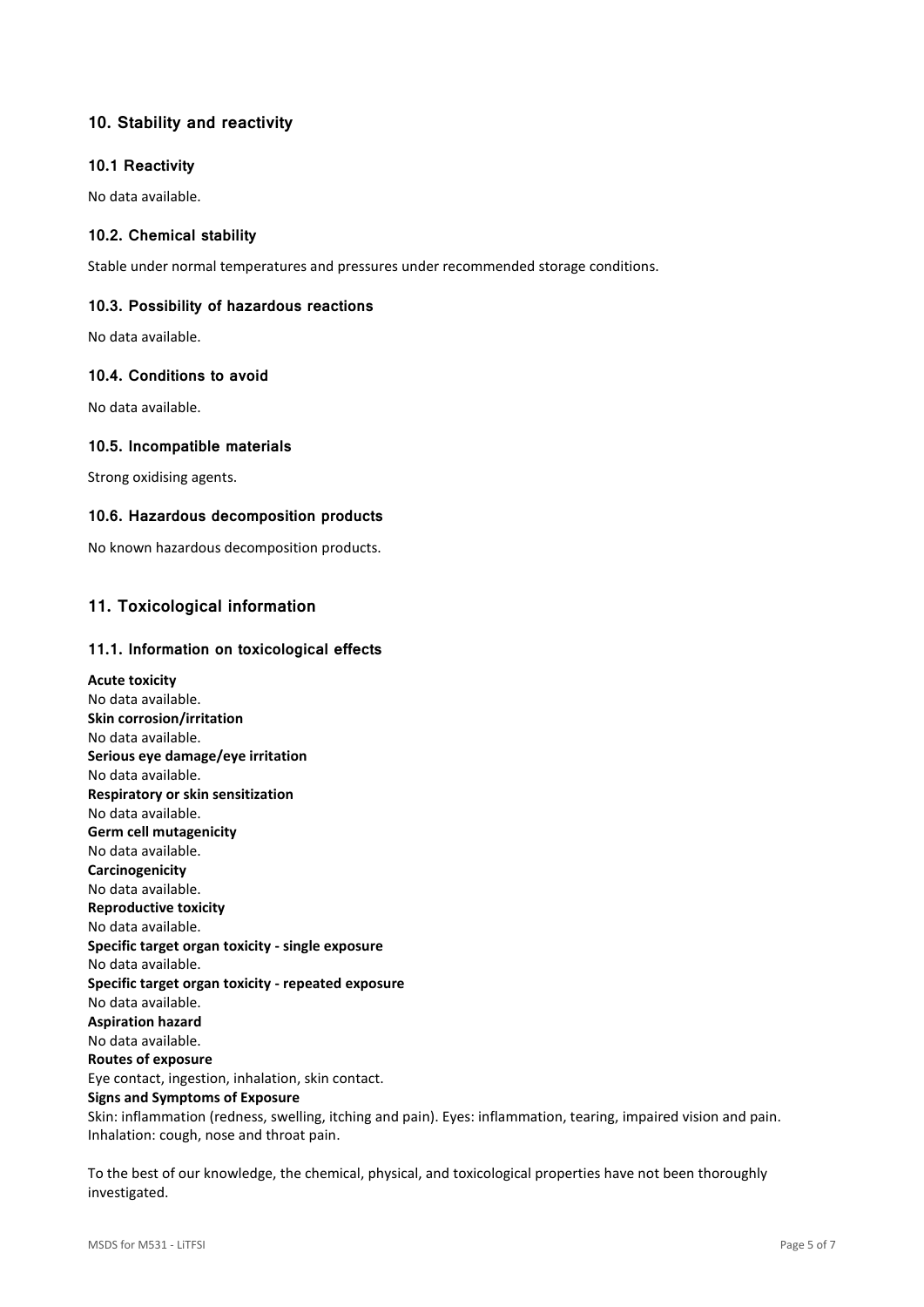# **12. Ecological information**

## **12.1. Toxicity**

No data available.

# **12.2. Persistence and degradability**

No data available.

## **12.3. Bioaccumulative potential**

No data available.

## **12.4. Mobility in soil**

No data available.

# **12.5. Results of PBT and vPvB assessment**

PBT/vPvB assessment not available as chemical safety assessment not required/not conducted.

## **12.6. Other adverse effects**

No data available.

# **13. Disposal**

## **13.1. Waste treatment methods**

#### **Product**

Burn in a chemical incinerator equipped with an afterburner and scrubber. Observe all federal, state and local environmental regulations and directives on waste and hazardous waste. Offer surplus material to a licensed professional waste disposal professional.

## **Contaminated packaging**

Dispose of as unused product.

# **14. Transport**

# **14.1. UN number**

ADR/RID: 2923 IMDG: 2923 IATA: 2923

# **14.2. UN proper shipping name**

| ADR/RID: | Corrosive solid, toxic, n.o.s. (Bis(trifluoromethane) sulfonimide lithium salt) |
|----------|---------------------------------------------------------------------------------|
| IMDG:    | Corrosive solid, toxic, n.o.s. (Bis(trifluoromethane) sulfonimide lithium salt) |
| IATA:    | Corrosive solid, toxic, n.o.s. (Bis(trifluoromethane) sulfonimide lithium salt) |

# **14.3. Transport hazard class**

| ADR/RID: 8 (6.1)      | IMDG: 8(6.1) | IATA: 8 (6.1) |
|-----------------------|--------------|---------------|
| 14.4. Packaging group |              |               |
| ADR/RID: II           | IMDG: II     | IATA: II      |